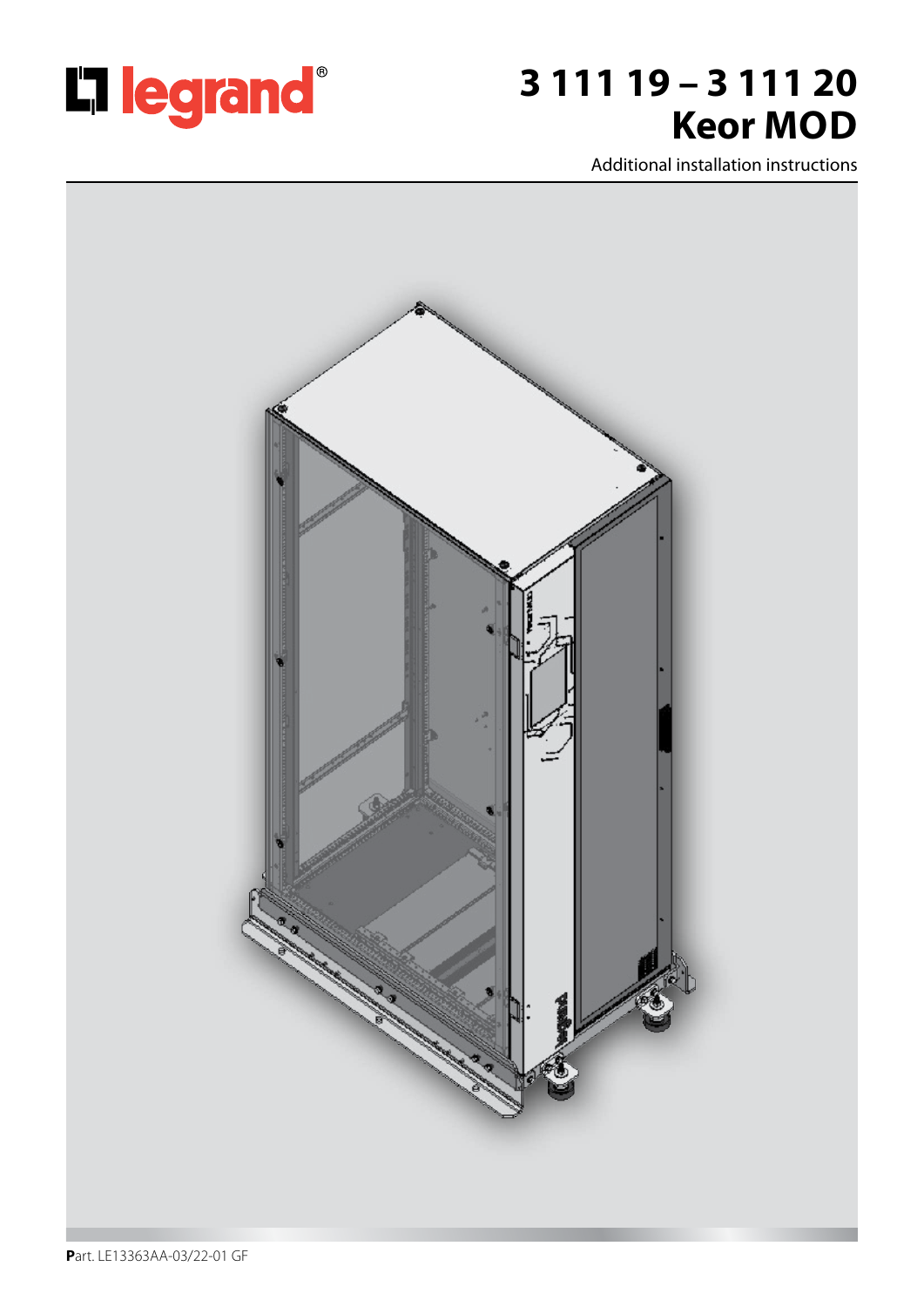# L'i legrand<sup>®</sup>

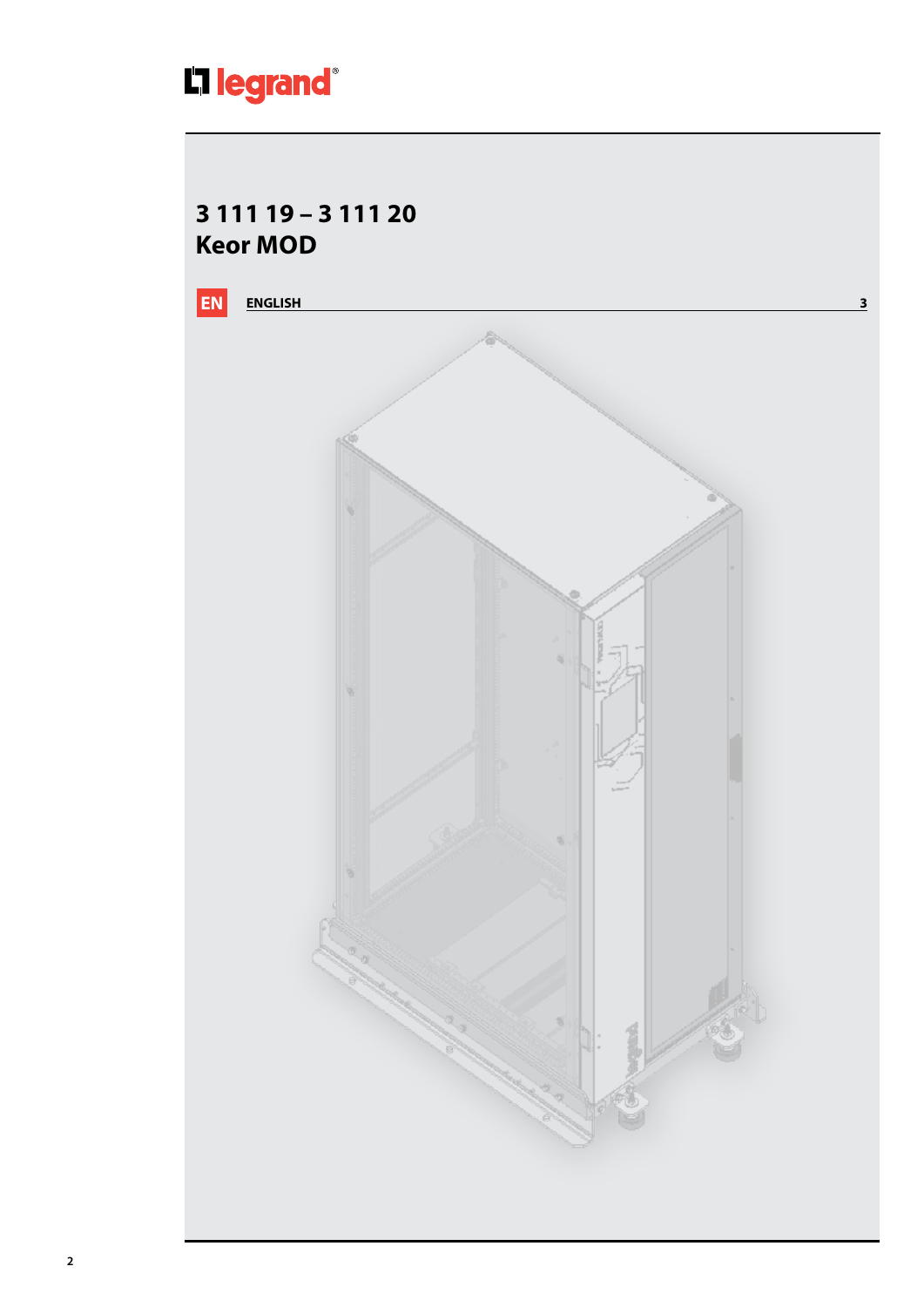### **Index**

- **1. Introduction 4**
	- 1.1 Content of the kit 4

#### **2. Installation procedure 5**

- 2.1 Step 1  $\sim$  5  $\sim$  5  $\sim$  5  $\sim$  5  $\sim$  5  $\sim$  5  $\sim$  5  $\sim$  5  $\sim$  5  $\sim$  5  $\sim$  5  $\sim$  5  $\sim$  5  $\sim$  5  $\sim$  5  $\sim$  5  $\sim$  5  $\sim$  5  $\sim$  5  $\sim$  5  $\sim$  5  $\sim$  5  $\sim$  5  $\sim$  5  $\sim$  5  $\sim$  5  $\sim$  5  $\sim$  5  $\sim$  5  $\sim$  5
- 2.2 Step 2  $\hskip 1.5cm 5$
- 2.3 Step 3 6
- 2.4 Step 4 7
- 2.5 Step 5 8
- 2.6 Step 6 (only for 3 111 19) 9
-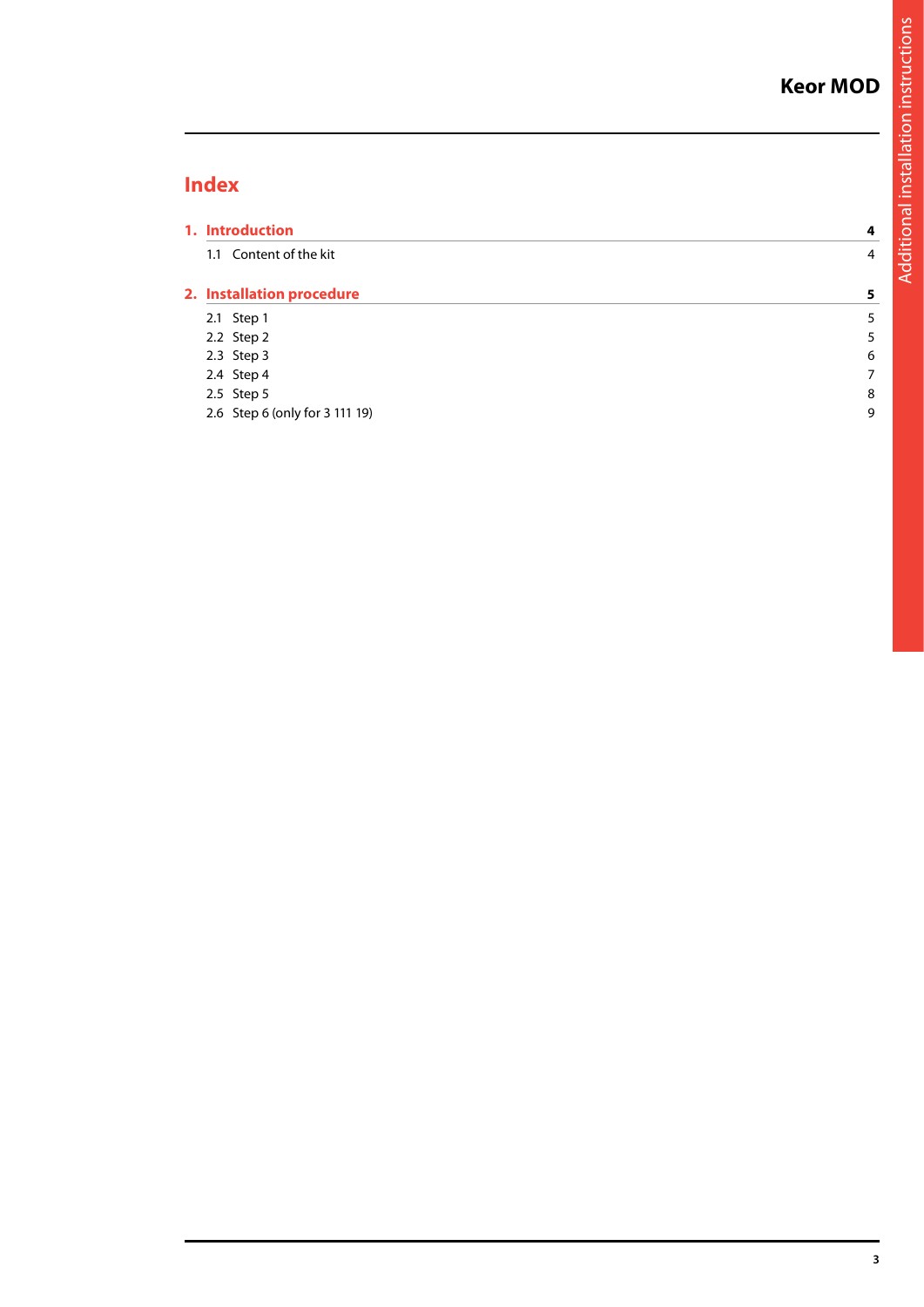## L'I legrand®

### **1. Introduction**

This manual is an addendum to the installation manual for Keor MOD.

It describes only the procedure to finalize the installation of the seismic basement of the Keor MOD with Seismic Kit 3 111 19 and 3 111 20.

For all the other information related to the installation and the use, consult the installation and user/manual for Keor MOD. For the technical electrical data:

- 3 111 19 is equivalent to 3 104 80.
- 3 111 20 is equivalent to 3 104 81.

#### **1.1 Content of the kit**



| <b>TAG</b>     | <b>DESCRIPTION</b>                   | <b>QTY</b>    |
|----------------|--------------------------------------|---------------|
| A              | Lateral mount subassembly            | $1 + 1$       |
| a1             | Base Plate Draw 6087                 | 4             |
| а9             | Screws M8X20 CL8.8                   | 4             |
| a10            | Safety washer for M8 DIN 128 Cl.8.8  | 4             |
| a11            | Flat Washer for M8 ISO 7092 CL8.8    | 4             |
| R              | External shoulder Draw 5849          | $\mathcal{P}$ |
| b <sub>2</sub> | Screws M10X20 Cl 8.8                 | $6 + 6$       |
| b3             | Safety washer for M10 DIN 128 Cl.8.8 | $6+6$         |
| b4             | Washer for M10 DIN 125 CL8.8         | $6 + 6$       |
| а5             | Nut UNI5587 C.L.8.8Cl.8.8            | 2             |
| a7             | Washer 12X36X2.5 UNI6593             | 1             |
| a8             | Washer for UNI1751CL8.8              | 1             |

| POS. | <b>TORQUING MOMENT</b> |
|------|------------------------|
| a9   | 18 Nm                  |
| b1   | 36 Nm                  |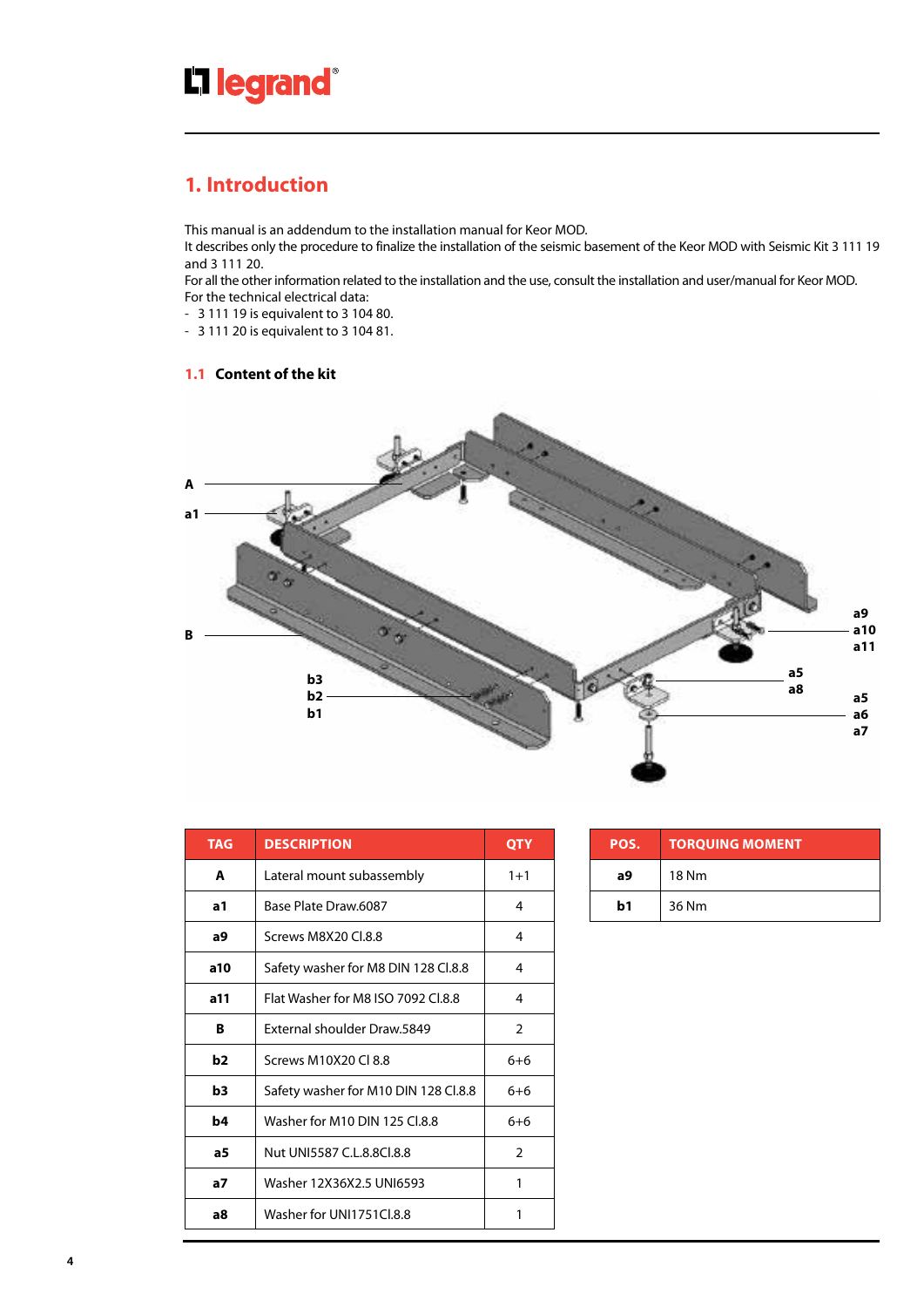#### **2.1 Step 1**

Remove the UPS cabinet from the pallet by following the unpackaging instructions in the installation manual. Do not proceed with step 2 until the unpackaging has been completed.

#### **2.2 Step 2**

Install the lateral mounts (**A**) to the ground keeping them aligned and with each other. Use 6 (3+3) M16 certified seismic fasteners to install the subassemblies, following the indications provided by the supplier. Install the lateral mounts in the final placement of the unit.

Torquing moment for M16 provided by seismic anchor producer.



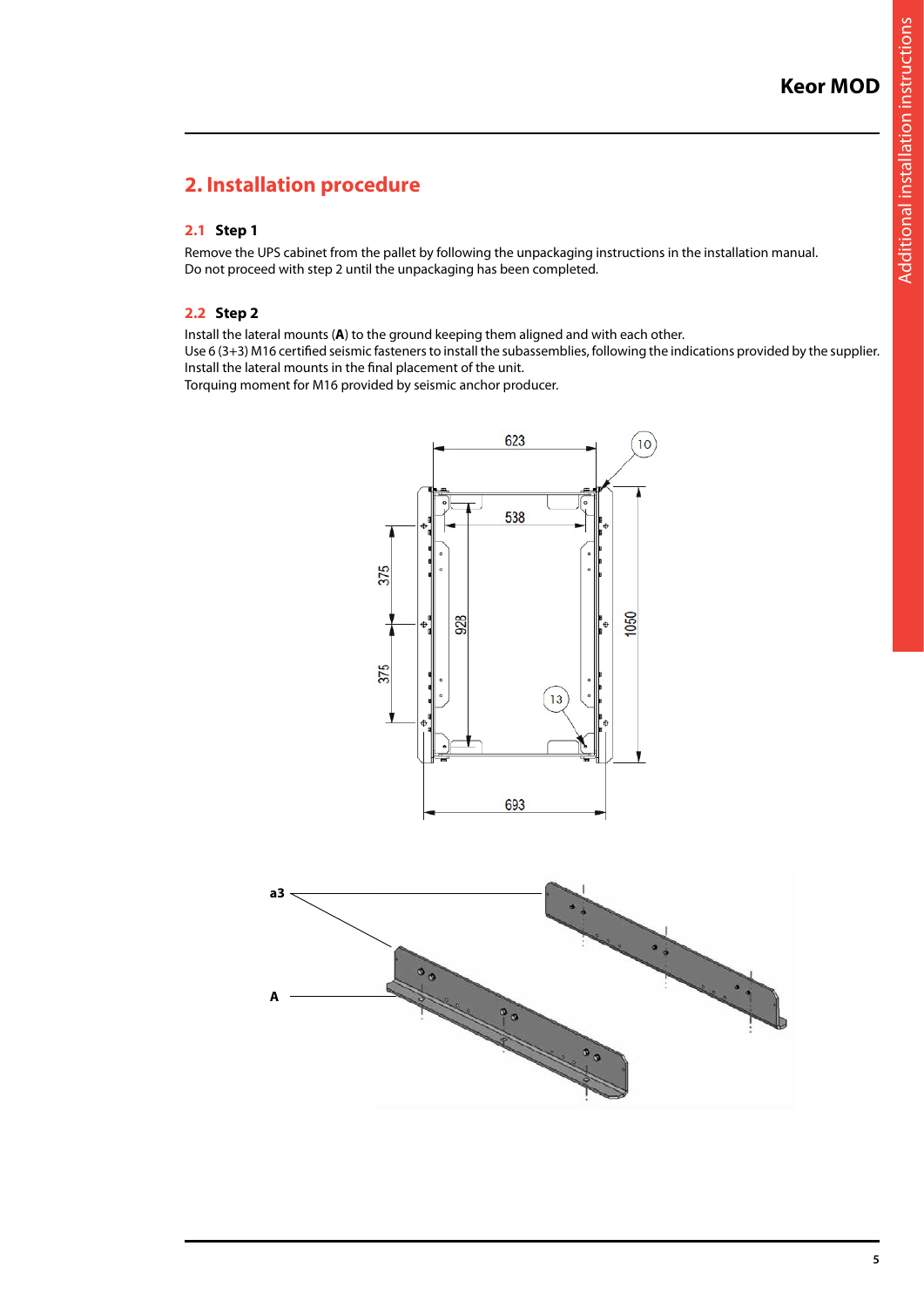

#### **2.3 Step 3**

Align the unit with the guides anchored to the ground, refer to the image below to align the side holes, it is necessary to keep a distance of 16 mm.



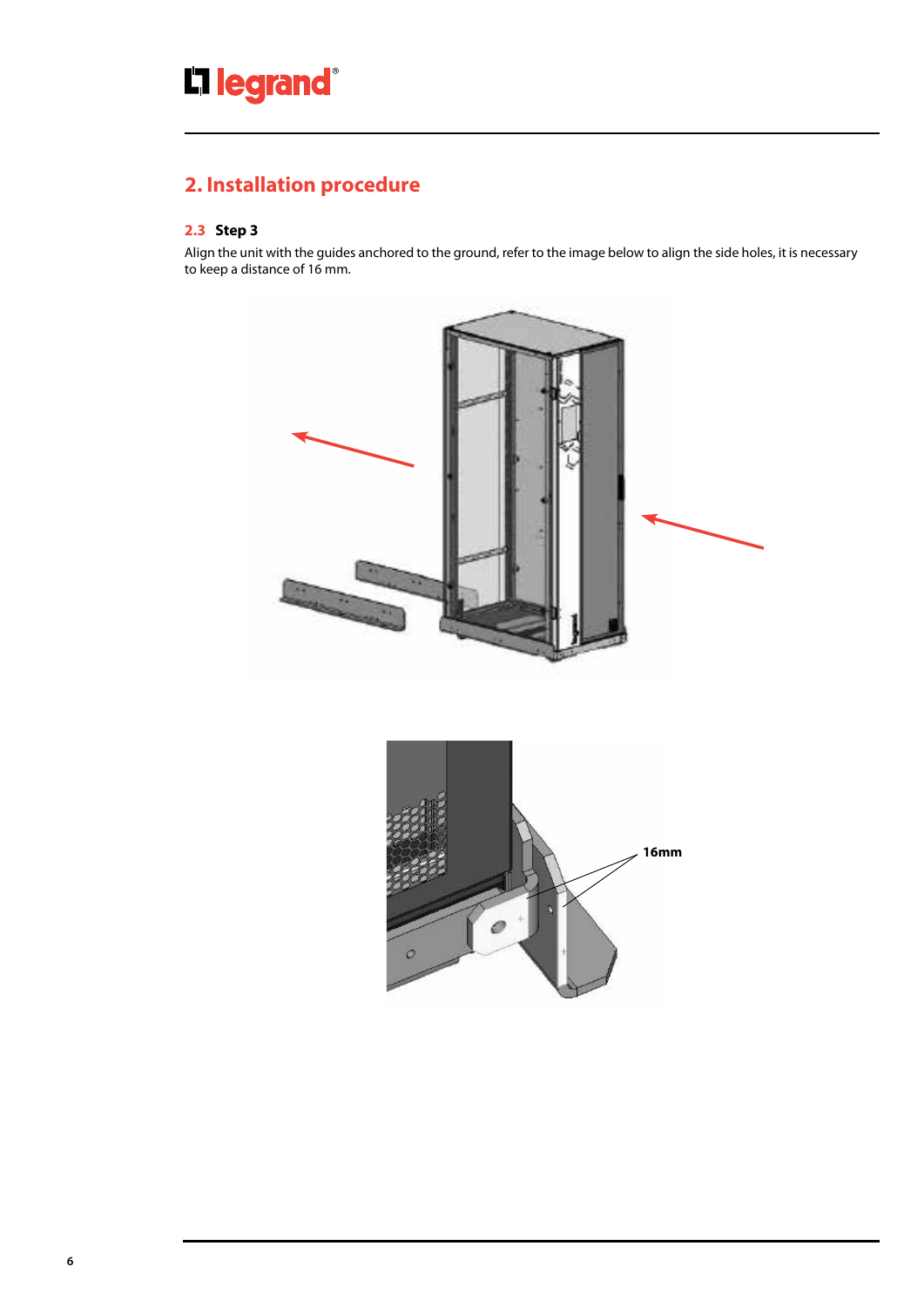#### **2.4 Step 4**

- Assemble the fins (**a2**) with the support feet using grub screws (**a3**), nuts (**b3**) M12 and flat washers.
- Mount the assembly of the four fins on the front brackets using the respective M8X20 screws and washers.



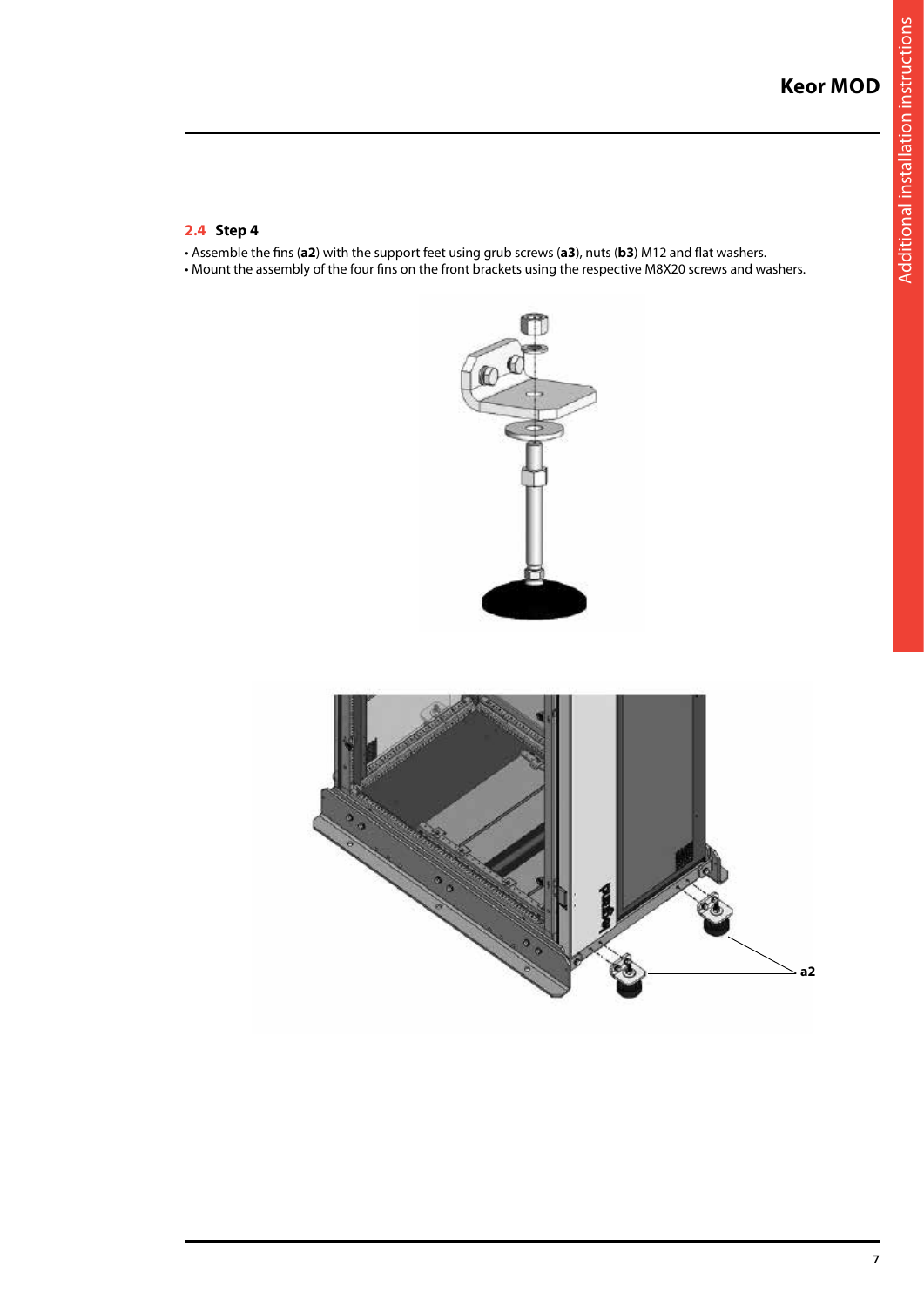

#### **2.5 Step 5**

• Adjust the support feet one by one until the machine has reached the height of the fixing holes on the side shoulder (**A**). • Fix the side shoulders (**A**) with the preassembled shoulders (**B**) using the 12 (6 + 6) screws M10X20 (**a4**).

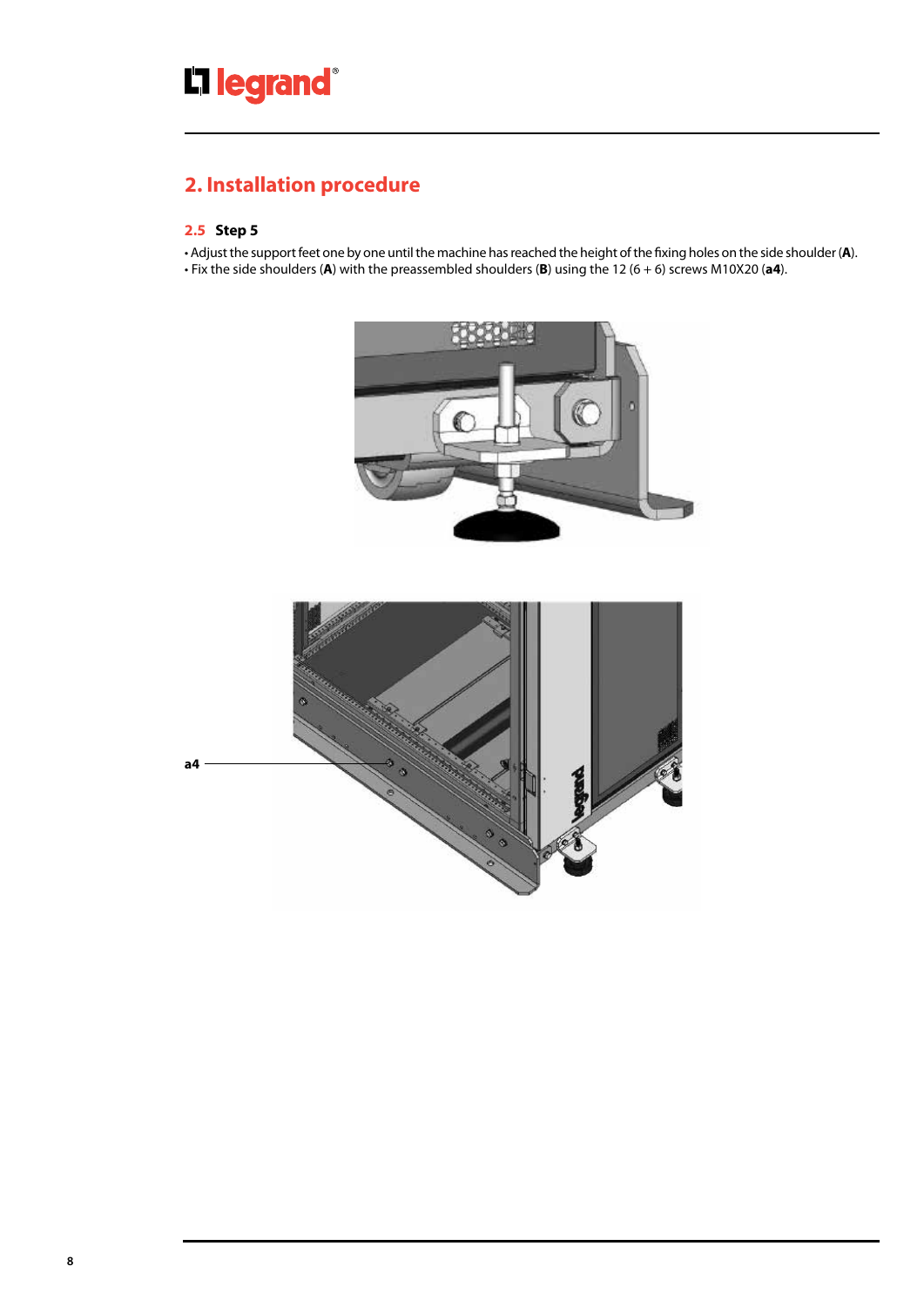#### **2.6 Step 6 (only for 3 111 19)**

Only for the 3 111 19 (Keor MOD 125 kVA), in addition to the seismic basement, there are also ten metal bars and twenty M4x8 screws to keep stable the battery packs in the drawers. For each battery drawer, after having followed the instructions in the Keor MOD installation manual to install the battery packs, mount a metal bar with two relative screws as shown in the picture:

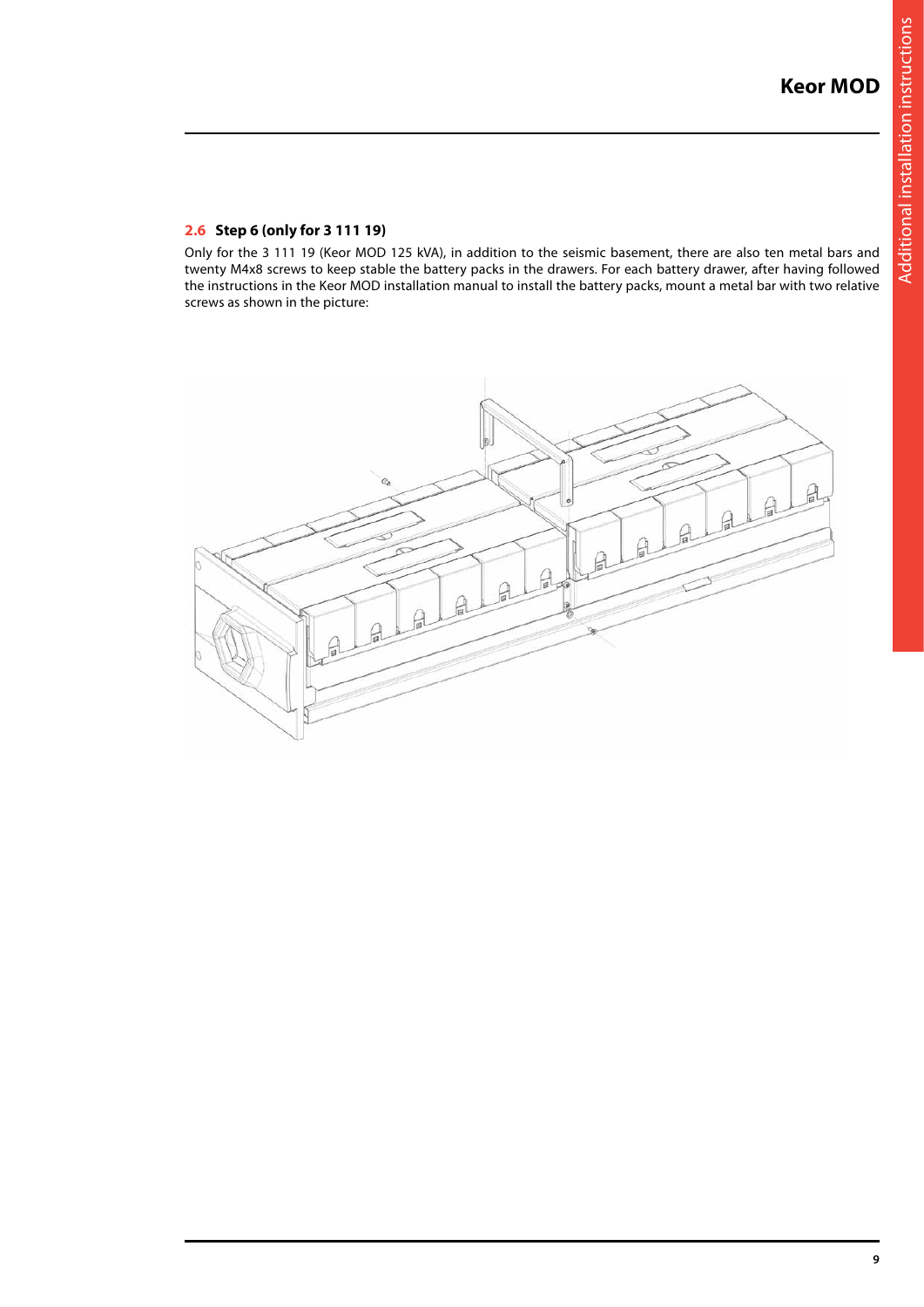

The following picture shows the UPS with the seismic basement mounted:

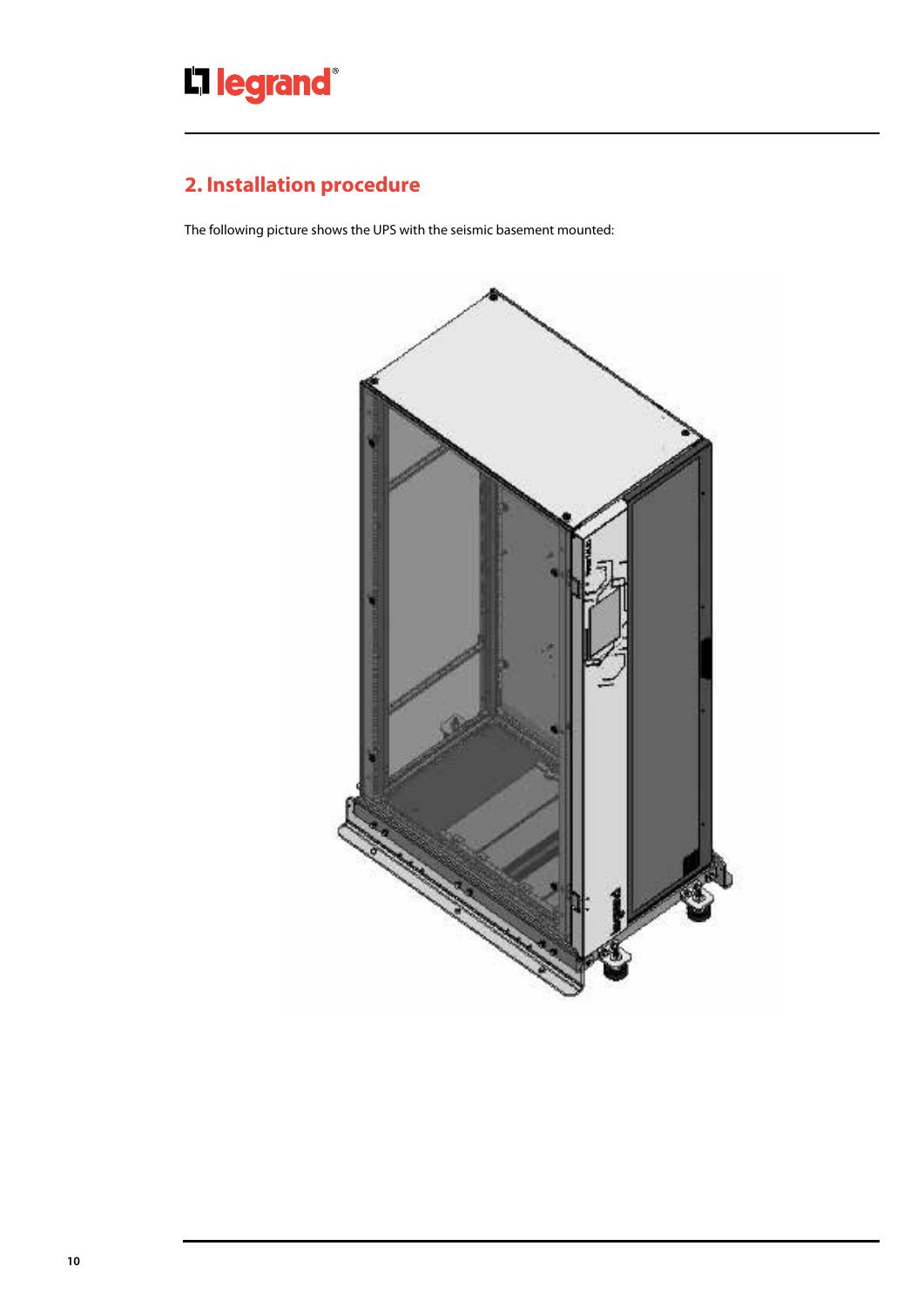## **Keor MOD**